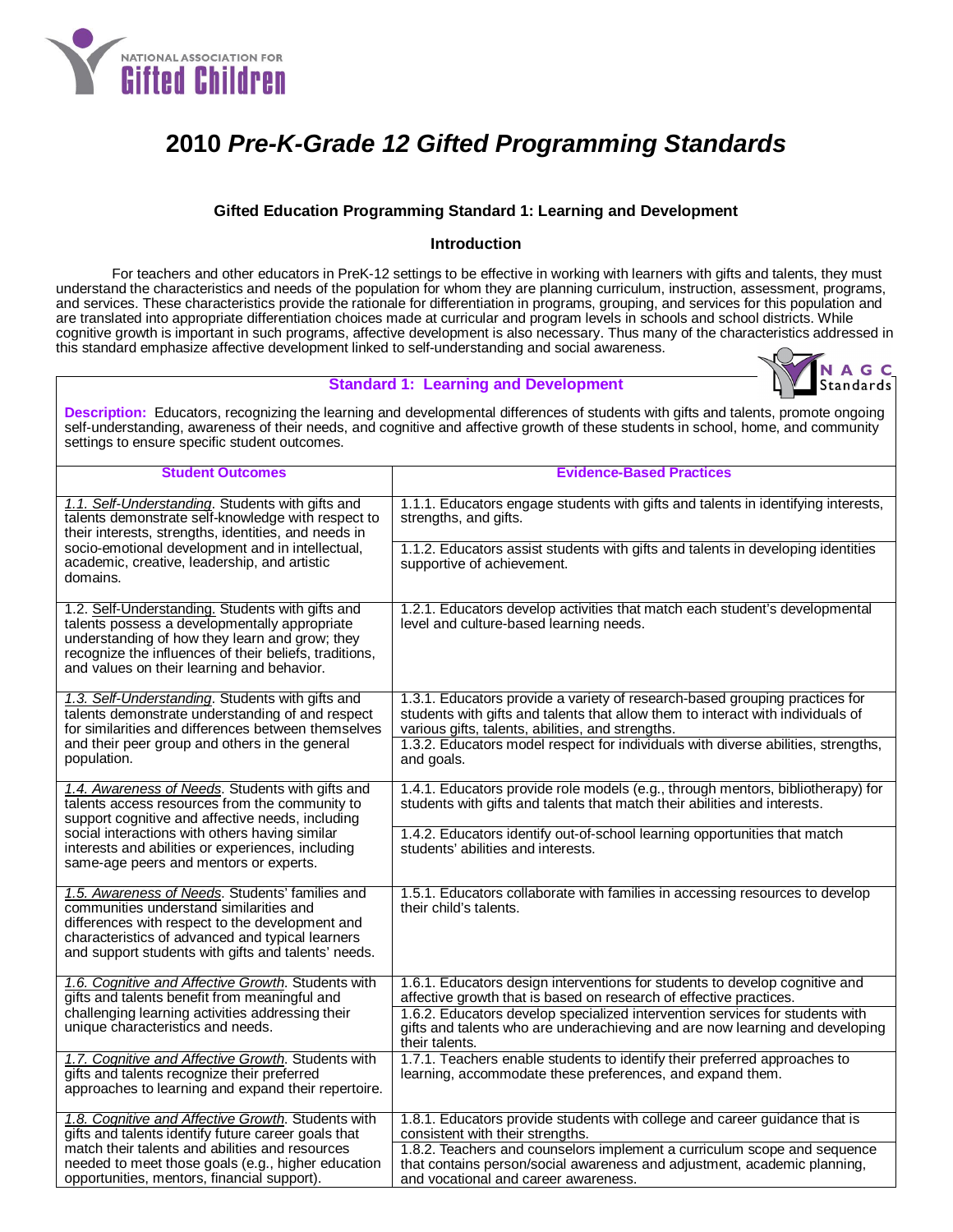# **Gifted Education Programming Standard 2: Assessment**

#### **Introduction**

Knowledge about all forms of assessment is essential for educators of students with gifts and talents. It is integral to identification, assessing each student's learning progress, and evaluation of programming. Educators need to establish a challenging environment and collect multiple types of assessment information so that all students are able to demonstrate their gifts and talents. Educators' understanding of non-biased, technically adequate, and equitable approaches enables them to identify students who represent diverse backgrounds. They also differentiate their curriculum and instruction by using pre- and post-, performance-based, product-based, and out-of-level assessments. As a result of each educator's use of ongoing assessments, students with gifts and talents demonstrate advanced and complex learning. Using these student progress data, educators then evaluate services and make adjustments to one or more of the school's programming components so that student performance is improved.



**Description:** Assessments provide information about identification, learning progress and outcomes, and evaluation of programming for students with gifts and talents in all domains.

**Standard 2: Assessment**

| <b>Student Outcomes</b>                                                                                                                                                                                        | <b>Evidence-Based Practices</b>                                                                                                                                                                                                                                                                                                                         |
|----------------------------------------------------------------------------------------------------------------------------------------------------------------------------------------------------------------|---------------------------------------------------------------------------------------------------------------------------------------------------------------------------------------------------------------------------------------------------------------------------------------------------------------------------------------------------------|
| 2.1. Identification. All students in grades PK-12<br>have equal access to a comprehensive<br>assessment system that allows them to                                                                             | 2.1.1. Educators develop environments and instructional activities that<br>encourage students to express diverse characteristics and behaviors that are<br>associated with giftedness.                                                                                                                                                                  |
| demonstrate diverse characteristics and behaviors<br>that are associated with giftedness.                                                                                                                      | 2.1.2. Educators provide parents/guardians with information regarding diverse<br>characteristics and behaviors that are associated with giftedness.                                                                                                                                                                                                     |
| 2.2. Identification. Each student reveals his or her<br>exceptionalities or potential through assessment<br>evidence so that appropriate instructional<br>accommodations and modifications can be<br>provided. | 2.2.1. Educators establish comprehensive, cohesive, and ongoing procedures<br>for identifying and serving students with gifts and talents. These provisions<br>include informed consent, committee review, student retention, student<br>reassessment, student exiting, and appeals procedures for both entry and exit<br>from gifted program services. |
|                                                                                                                                                                                                                | 2.2.2. Educators select and use multiple assessments that measure diverse<br>abilities, talents, and strengths that are based on current theories, models, and<br>research.                                                                                                                                                                             |
|                                                                                                                                                                                                                | 2.2.3 Assessments provide qualitative and quantitative information from a<br>variety of sources, including off-level testing, are nonbiased and equitable, and<br>are technically adequate for the purpose.                                                                                                                                             |
|                                                                                                                                                                                                                | 2.2.4. Educators have knowledge of student exceptionalities and collect<br>assessment data while adjusting curriculum and instruction to learn about each<br>student's developmental level and aptitude for learning.                                                                                                                                   |
|                                                                                                                                                                                                                | 2.2.5. Educators interpret multiple assessments in different domains and<br>understand the uses and limitations of the assessments in identifying the<br>needs of students with gifts and talents.                                                                                                                                                      |
|                                                                                                                                                                                                                | 2.2.6. Educators inform all parents/guardians about the identification process.<br>Teachers obtain parental/guardian permission for assessments, use culturally<br>sensitive checklists, and elicit evidence regarding the child's interests and<br>potential outside of the classroom setting.                                                         |
| 2.3. Identification. Students with identified needs<br>represent diverse backgrounds and reflect the<br>total student population of the district.                                                              | 2.3.1. Educators select and use non-biased and equitable approaches for<br>identifying students with gifts and talents, which may include using locally<br>developed norms or assessment tools in the child's native language or in<br>nonverbal formats.                                                                                               |
|                                                                                                                                                                                                                | 2.3.2. Educators understand and implement district and state policies designed<br>to foster equity in gifted programming and services.                                                                                                                                                                                                                  |
|                                                                                                                                                                                                                | 2.3.3. Educators provide parents/guardians with information in their native<br>language regarding diverse behaviors and characteristics that are associated<br>with giftedness and with information that explains the nature and purpose of<br>gifted programming options.                                                                              |
| 2.4. Learning Progress and Outcomes. Students<br>with gifts and talents demonstrate advanced and<br>complex learning as a result of using multiple,                                                            | 2.4.1. Educators use differentiated pre- and post- performance-based<br>assessments to measure the progress of students with gifts and talents.<br>2.4.2. Educators use differentiated product-based assessments to measure the                                                                                                                         |
| appropriate, and ongoing assessments.                                                                                                                                                                          | progress of students with gifts and talents.<br>2.4.3. Educators use off-level standardized assessments to measure the<br>progress of students with gifts and talents.                                                                                                                                                                                  |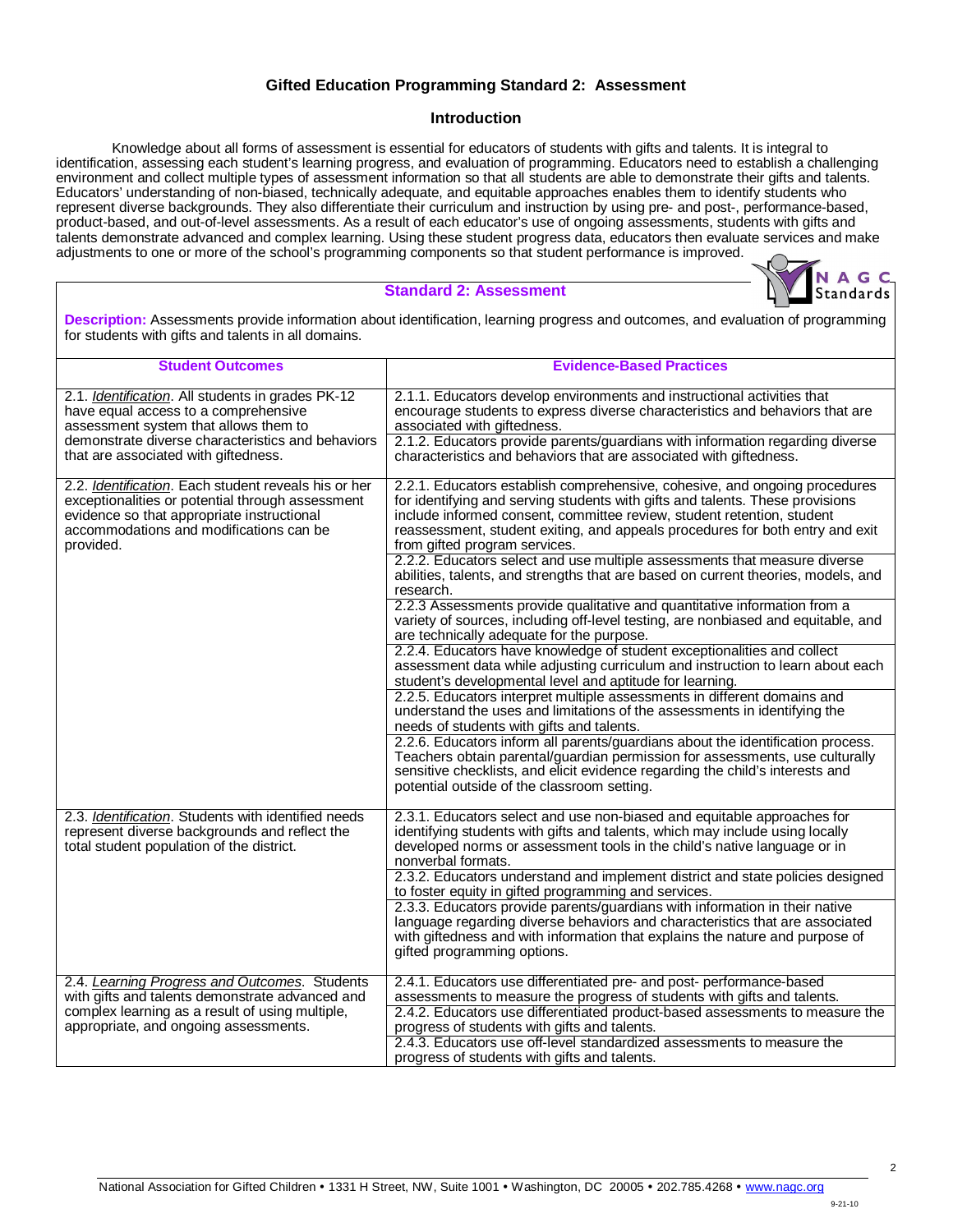|                                                                                                                                                                                                                               | 2.4.4. Educators use and interpret qualitative and quantitative assessment<br>information to develop a profile of the strengths and weaknesses of each<br>student with gifts and talents to plan appropriate intervention.<br>2.4.5. Educators communicate and interpret assessment information to<br>students with gifts and talents and their parents/guardians.                                                                                                                                                                                                                                                                                                                                                                                                                                                                                                                                   |
|-------------------------------------------------------------------------------------------------------------------------------------------------------------------------------------------------------------------------------|------------------------------------------------------------------------------------------------------------------------------------------------------------------------------------------------------------------------------------------------------------------------------------------------------------------------------------------------------------------------------------------------------------------------------------------------------------------------------------------------------------------------------------------------------------------------------------------------------------------------------------------------------------------------------------------------------------------------------------------------------------------------------------------------------------------------------------------------------------------------------------------------------|
| 2.5. Evaluation of Programming. Students<br>identified with gifts and talents demonstrate<br>important learning progress as a result of<br>programming and services.                                                          | 2.5.1. Educators ensure that the assessments used in the identification and<br>evaluation processes are reliable and valid for each instrument's purpose,<br>allow for above-grade-level performance, and allow for diverse perspectives.<br>2.5.2. Educators ensure that the assessment of the progress of students with<br>gifts and talents uses multiple indicators that measure mastery of content,<br>higher level thinking skills, achievement in specific program areas, and<br>affective growth.<br>2.5.3. Educators assess the quantity, quality, and appropriateness of the<br>programming and services provided for students with gifts and talents by<br>disaggregating assessment data and yearly progress data and making the<br>results public.                                                                                                                                      |
| 2.6. Evaluation of Programming. Students<br>identified with gifts and talents have increased<br>access and they show significant learning<br>progress as a result of improving components of<br>gifted education programming. | 2.6.1. Administrators provide the necessary time and resources to implement<br>an annual evaluation plan developed by persons with expertise in program<br>evaluation and gifted education.<br>2.6.2. The evaluation plan is purposeful and evaluates how student-level<br>outcomes are influenced by one or more of the following components of gifted<br>education programming: (a) identification, (b) curriculum, (c) instructional<br>programming and services, (d) ongoing assessment of student learning, (e)<br>counseling and guidance programs, (f) teacher qualifications and professional<br>development, (g) parent/guardian and community involvement, (h)<br>programming resources, and (i) programming design, management, and<br>delivery.<br>2.6.3. Educators disseminate the results of the evaluation, orally and in written<br>form, and explain how they will use the results. |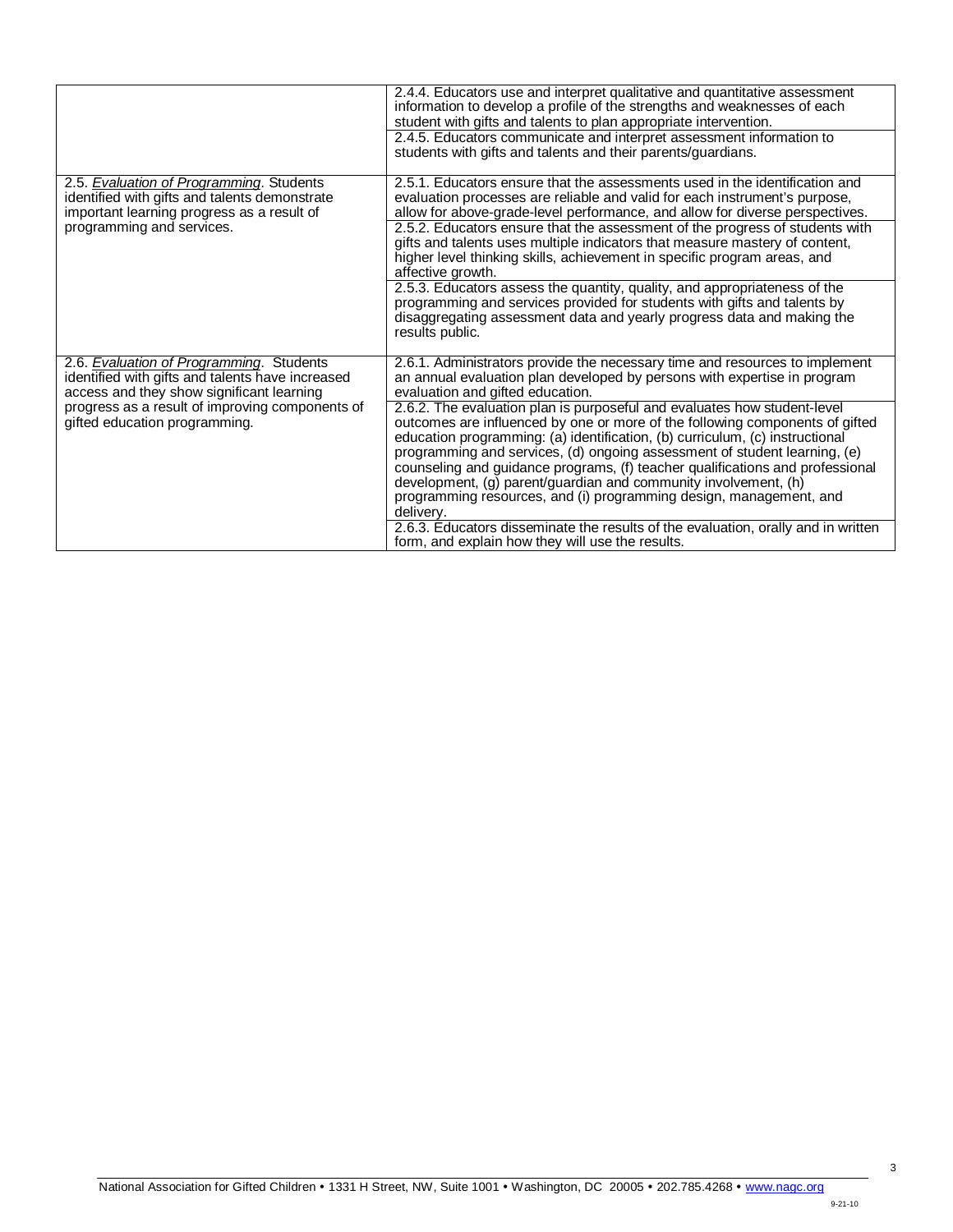# **Gifted Education Programming Standard 3: Curriculum Planning and Instruction**

### **Introduction**

Assessment is an integral component of the curriculum planning process. The information obtained from multiple types of assessments informs decisions about curriculum content, instructional strategies, and resources that will support the growth of students with gifts and talents. Educators develop and use a comprehensive and sequenced core curriculum that is aligned with local, state, and national standards, then differentiate and expand it. In order to meet the unique needs of students with gifts and talents, this curriculum must emphasize advanced, conceptually challenging, in-depth, distinctive, and complex content within cognitive, affective, aesthetic, social, and leadership domains. Educators must possess a repertoire of evidence-based instructional strategies in delivering the curriculum (a) to develop talent, enhance learning, and provide students with the knowledge and skills to become independent, selfaware learners, and (b) to give students the tools to contribute to a multicultural, diverse society. The curriculum, instructional strategies, and materials and resources must engage a variety of learners using culturally responsive practices.

# **Standard 3: Curriculum Planning and Instruction**



**Description:** Educators apply the theory and research-based models of curriculum and instruction related to students with gifts and talents and respond to their needs by planning, selecting, adapting, and creating culturally relevant curriculum and by using a repertoire of evidence-based instructional strategies to ensure specific student outcomes.

| <b>Student Outcomes</b>                                                                                                                          | <b>Evidence-Based Practices</b>                                                                                                                                                                                                               |
|--------------------------------------------------------------------------------------------------------------------------------------------------|-----------------------------------------------------------------------------------------------------------------------------------------------------------------------------------------------------------------------------------------------|
| 3.1. Curriculum Planning. Students with gifts and<br>talents demonstrate growth commensurate with<br>aptitude during the school year.            | 3.1.1. Educators use local, state, and national standards to align and expand<br>curriculum and instructional plans.                                                                                                                          |
|                                                                                                                                                  | 3.1.2. Educators design and use a comprehensive and continuous scope and<br>sequence to develop differentiated plans for PK-12 students with gifts and<br>talents.                                                                            |
|                                                                                                                                                  | 3.1.3. Educators adapt, modify, or replace the core or standard curriculum to<br>meet the needs of students with gifts and talents and those with special needs<br>such as twice-exceptional, highly gifted, and English language learners.   |
|                                                                                                                                                  | 3.1.4. Educators design differentiated curricula that incorporate advanced,<br>conceptually challenging, in-depth, distinctive, and complex content for<br>students with gifts and talents.                                                   |
|                                                                                                                                                  | 3.1.5. Educators use a balanced assessment system, including pre-<br>assessment and formative assessment, to identify students' needs, develop<br>differentiated education plans, and adjust plans based on continual progress<br>monitoring. |
|                                                                                                                                                  | 3.1.6. Educators use pre-assessments and pace instruction based on the<br>learning rates of students with gifts and talents and accelerate and compact<br>learning as appropriate.                                                            |
|                                                                                                                                                  | 3.1.7. Educators use information and technologies, including assistive<br>technologies, to individualize for students with gifts and talents, including those<br>who are twice-exceptional.                                                   |
| 3.2. Talent Development. Students with gifts and<br>talents become more competent in multiple talent<br>areas and across dimensions of learning. | 3.2.1. Educators design curricula in cognitive, affective, aesthetic, social, and<br>leadership domains that are challenging and effective for students with gifts<br>and talents.                                                            |
|                                                                                                                                                  | 3.2.2. Educators use metacognitive models to meet the needs of students with<br>gifts and talents.                                                                                                                                            |
| 3.3. Talent Development. Students with gifts and<br>talents develop their abilities in their domain of<br>talent and/or area of interest.        | 3.3.1. Educators select, adapt, and use a repertoire of instructional strategies<br>and materials that differentiate for students with gifts and talents and that<br>respond to diversity.                                                    |
|                                                                                                                                                  | 3.3.2. Educators use school and community resources that support<br>differentiation.                                                                                                                                                          |
|                                                                                                                                                  | 3.3.3. Educators provide opportunities for students with gifts and talents to<br>explore, develop, or research their areas of interest and/or talent.                                                                                         |
| 3.4. Instructional Strategies. Students with gifts<br>and talents become independent investigators.                                              | 3.4.1. Educators use critical-thinking strategies to meet the needs of students<br>with gifts and talents.                                                                                                                                    |
|                                                                                                                                                  | 3.4.2. Educators use creative-thinking strategies to meet the needs of students<br>with gifts and talents.                                                                                                                                    |
|                                                                                                                                                  | 3.4.3. Educators use problem-solving model strategies to meet the needs of<br>students with gifts and talents.                                                                                                                                |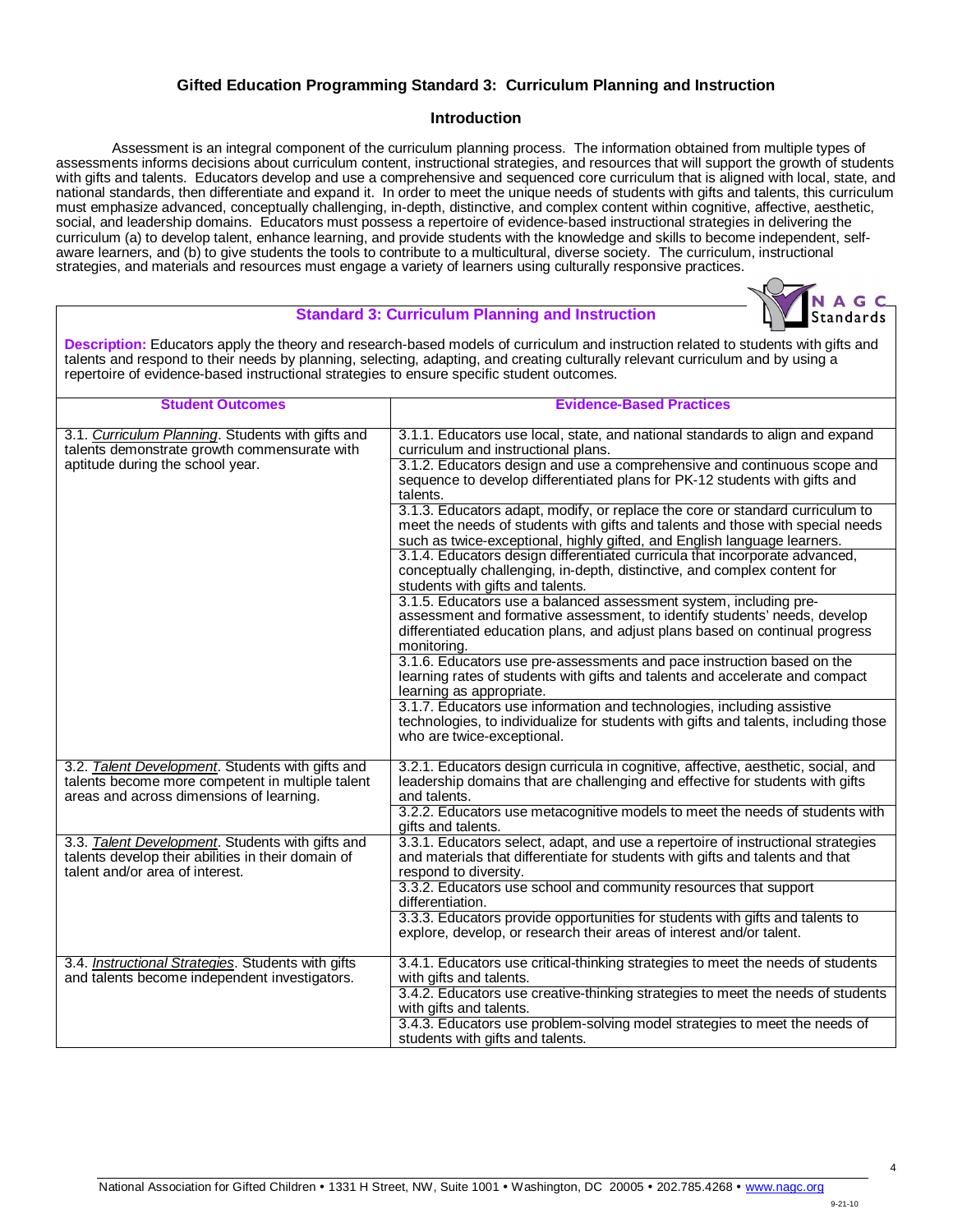|                                                                                                                                                                     | 3.4.4. Educators use inquiry models to meet the needs of students with gifts<br>and talents.                                                                                                                                                                                                   |
|---------------------------------------------------------------------------------------------------------------------------------------------------------------------|------------------------------------------------------------------------------------------------------------------------------------------------------------------------------------------------------------------------------------------------------------------------------------------------|
| 3.5. Culturally Relevant Curriculum. Students with<br>gifts and talents develop knowledge and skills for                                                            | 3.5.1. Educators develop and use challenging, culturally responsive curriculum<br>to engage all students with gifts and talents.                                                                                                                                                               |
| living and being productive in a multicultural,<br>diverse, and global society.                                                                                     | 3.5.2. Educators integrate career exploration experiences into learning<br>opportunities for students with gifts and talents, e.g. biography study or<br>speakers.<br>3.5.3. Educators use curriculum for deep explorations of cultures, languages,<br>and social issues related to diversity. |
|                                                                                                                                                                     |                                                                                                                                                                                                                                                                                                |
| 3.6. Resources. Students with gifts and talents<br>benefit from gifted education programming that<br>provides a variety of high quality resources and<br>materials. | 3.6.1. Teachers and administrators demonstrate familiarity with sources for<br>high quality resources and materials that are appropriate for learners with gifts<br>and talents.                                                                                                               |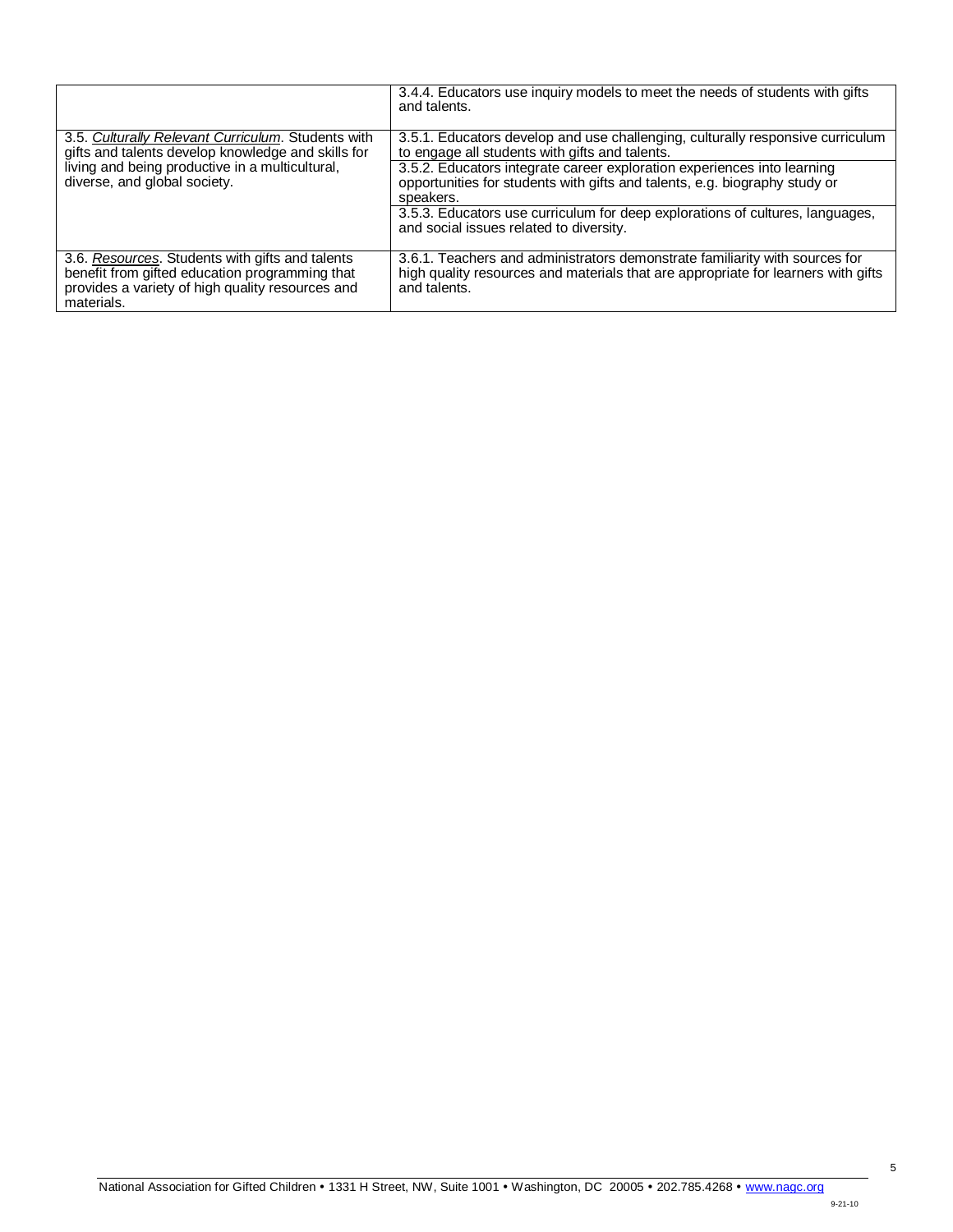# **Gifted Education Programming Standard 4: Learning Environments**

#### **Introduction**

Effective educators of students with gifts and talents create safe learning environments that foster emotional well-being, positive social interaction, leadership for social change, and cultural understanding for success in a diverse society. Knowledge of the impact of giftedness and diversity on social-emotional development enables educators of students with gifts and talents to design environments that encourage independence, motivation, and self-efficacy of individuals from all backgrounds. They understand the role of language and communication in talent development and the ways in which culture affects communication and behavior. They use relevant strategies and technologies to enhance oral, written, and artistic communication of learners whose needs vary based on exceptionality, language proficiency, and cultural and linguistic differences. They recognize the value of multilingualism in today's global community.

#### A G C **Standard 4: Learning Environments** tandards **Description:** Learning environments foster personal and social responsibility, multicultural competence, and interpersonal and technical communication skills for leadership in the 21<sup>st</sup> century to ensure specific student outcomes. **Student Outcomes Evidence-Based Practices** 4.1. *Personal Competence*. Students with gifts and 4.1.1. Educators maintain high expectations for all students with gifts and talents demonstrate growth in personal talents as evidenced in meaningful and challenging activities. competence and dispositions for exceptional 4.1.2. Educators provide opportunities for self-exploration, development and academic and creative productivity. These include pursuit of interests, and development of identities supportive of achievement, self-awareness, self-advocacy, self-efficacy, e.g., through mentors and role models. confidence, motivation, resilience, independence, 4.1.3. Educators create environments that support trust among diverse curiosity, and risk taking. learners. 4.1.4. Educators provide feedback that focuses on effort, on evidence of potential to meet high standards, and on mistakes as learning opportunities. 4.1.5. Educators provide examples of positive coping skills and opportunities to apply them. 4.2. *Social Competence*. Students with gifts and 4.2.1. Educators understand the needs of students with gifts and talents for talents develop social competence manifested in both solitude and social interaction. 4.2.2. Educators provide opportunities for interaction with intellectual and positive peer relationships and social interactions. artistic/creative peers as well as with chronological-age peers. 4.2.3. Educators assess and provide instruction on social skills needed for school, community, and the world of work. 4.3. *Leadership*. Students with gifts and talents 4.3.1 Educators establish a safe and welcoming climate for addressing social demonstrate personal and social responsibility and issues and developing personal responsibility. leadership skills. 4.3.2. Educators provide environments for developing many forms of leadership and leadership skills. 4.3.3. Educators promote opportunities for leadership in community settings to effect positive change. 4.4. *Cultural Competence*. Students with gifts and 4.4.1. Educators model appreciation for and sensitivity to students' diverse talents value their own and others' language, backgrounds and languages. heritage, and circumstance. They possess skills in 4.4.2. Educators censure discriminatory language and behavior and model communicating, teaming, and collaborating with appropriate strategies. diverse individuals and across diverse groups.<sup>1</sup> 4.4.3. Educators provide structured opportunities to collaborate with diverse They use positive strategies to address social peers on a common goal. issues, including discrimination and stereotyping. 4.5. *Communication Competence*. Students with 4.5.1. Educators provide opportunities for advanced development and gifts and talents develop competence in maintenance of first and second language(s). interpersonal and technical communication skills. 4.5.2. Educators provide resources to enhance oral, written, and artistic forms They demonstrate advanced oral and written skills, of communication, recognizing students' cultural context. balanced biliteracy or multiliteracy, and creative 4.5.3. Educators ensure access to advanced communication tools, including expression. They display fluency with technologies assistive technologies, and use of these tools for expressing higher-level that support effective communication thinking and creative productivity.

 $\overline{a}$ 

<sup>1</sup> Differences among groups of people and individuals based on ethnicity, race, socioeconomic status, gender, exceptionalities, language, religion, sexual orientation, and geographical area.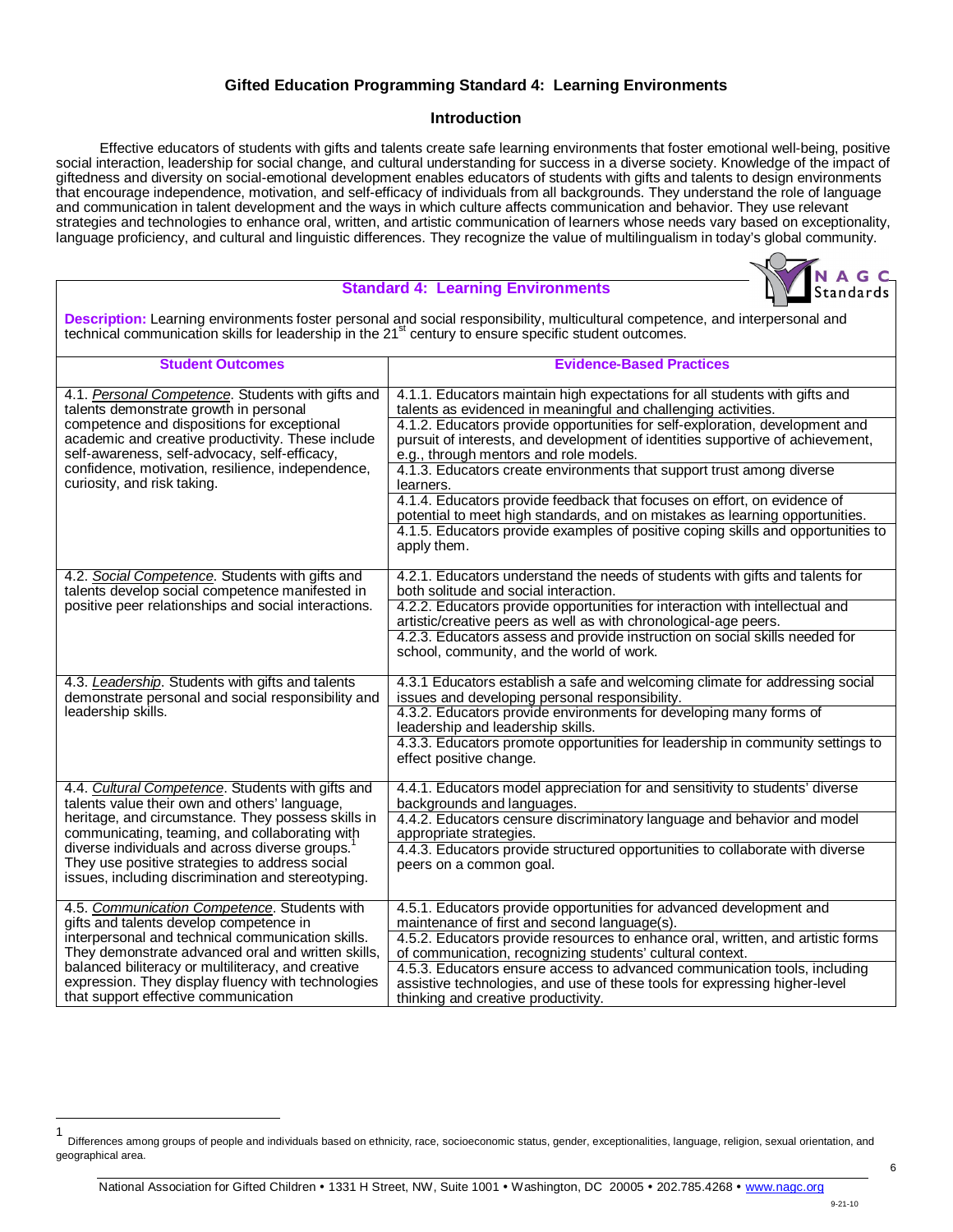# **Gifted Education Programming Standard 5: Programming**

#### **Introduction**

The term programming refers to a continuum of services that address students with gifts and talents' needs in all settings. Educators develop policies and procedures to guide and sustain all components of comprehensive and aligned programming and services for PreK-12 students with gifts and talents. Educators use a variety of programming options such as acceleration and enrichment in varied grouping arrangements (cluster grouping, resource rooms, special classes, special schools) and within individualized learning options (independent study, mentorships, online courses, internships) to enhance students' performance in cognitive and affective areas and to assist them in identifying future career goals. They augment and integrate current technologies within these learning opportunities to increase access to high level programming such as distance learning courses and to increase connections to resources outside of the school walls. In implementing services, educators in gifted, general, special education programs, and related professional services collaborate with one another and parents/guardians and community members to ensure that students' diverse learning needs are met. Administrators demonstrate their support of these programming options by allocating sufficient resources so that all students within gifts and talents receive appropriate educational services.



**Description:** Educators are aware of empirical evidence regarding (a) the cognitive, creative, and affective development of learners with gifts and talents, and (b) programming that meets their concomitant needs. Educators use this expertise systematically and collaboratively to develop, implement, and effectively manage comprehensive services for students with a variety of gifts and talents to ensure specific student outcomes.

**Standard 5: Programming**

| <b>Student Outcomes</b>                                                                                                                                                                                                                                                                                                            | <b>Evidence-Based Practices</b>                                                                                                                                                                                                                                          |
|------------------------------------------------------------------------------------------------------------------------------------------------------------------------------------------------------------------------------------------------------------------------------------------------------------------------------------|--------------------------------------------------------------------------------------------------------------------------------------------------------------------------------------------------------------------------------------------------------------------------|
| 5.1. Variety of Programming. Students with gifts<br>and talents participate in a variety of evidence-<br>based programming options that enhance<br>performance in cognitive and affective areas.                                                                                                                                   | 5.1.1. Educators regularly use multiple alternative approaches to accelerate<br>learning.<br>5.1.2. Educators regularly use enrichment options to extend and deepen learning<br>opportunities within and outside of the school setting.                                  |
|                                                                                                                                                                                                                                                                                                                                    | 5.1.3. Educators regularly use multiple forms of grouping, including clusters,<br>resource rooms, special classes, or special schools.                                                                                                                                   |
|                                                                                                                                                                                                                                                                                                                                    | 5.1.4. Educators regularly use individualized learning options such as<br>mentorships, internships, online courses, and independent study.                                                                                                                               |
|                                                                                                                                                                                                                                                                                                                                    | 5.1.5. Educators regularly use current technologies, including online learning<br>options and assistive technologies to enhance access to high-level<br>programming.                                                                                                     |
|                                                                                                                                                                                                                                                                                                                                    | 5.1.6. Administrators demonstrate support for gifted programs through equitable<br>allocation of resources and demonstrated willingness to ensure that learners with<br>gifts and talents receive appropriate educational services.                                      |
| 5.2. Coordinated Services. Students with gifts and<br>talents demonstrate progress as a result of the<br>shared commitment and coordinated services of<br>gifted education, general education, special<br>education, and related professional services, such<br>as school counselors, school psychologists, and<br>social workers. | 5.2.1. Educators in gifted, general, and special education programs, as well as<br>those in specialized areas, collaboratively plan, develop, and implement services<br>for learners with gifts and talents.                                                             |
| 5.3. Collaboration. Students with gifts and talents'<br>learning is enhanced by regular collaboration<br>among families, community, and the school.                                                                                                                                                                                | 5.3.1. Educators regularly engage families and community members for<br>planning, programming, evaluating, and advocating.                                                                                                                                               |
| 5.4. Resources. Students with gifts and talents<br>participate in gifted education programming that is<br>adequately funded to meet student needs and<br>program goals.                                                                                                                                                            | 5.4.1. Administrators track expenditures at the school level to verify appropriate<br>and sufficient funding for gifted programming and services.                                                                                                                        |
| 5.5. Comprehensiveness. Students with gifts and<br>talents develop their potential through<br>comprehensive, aligned programming and services.                                                                                                                                                                                     | 5.5.1. Educators develop thoughtful, multi-year program plans in relevant student<br>talent areas, PK-12.                                                                                                                                                                |
| 5.6. Policies and Procedures. Students with gifts<br>and talents participate in regular and gifted<br>education programs that are guided by clear<br>policies and procedures that provide for their<br>advanced learning needs (e.g., early entrance,<br>acceleration, credit in lieu of enrollment).                              | 5.6.1. Educators create policies and procedures to guide and sustain all<br>components of the program, including assessment, identification, acceleration<br>practices, and grouping practices, that is built on an evidence-based foundation<br>in gifted education.    |
| 5.7. Career Pathways. Students with gifts and<br>talents identify future career goals and the talent<br>development pathways to reach those goals.                                                                                                                                                                                 | 5.7.1. Educators provide professional guidance and counseling for individual<br>student strengths, interests, and values.<br>5.7.2. Educators facilitate mentorships, internships, and vocational programming<br>experiences that match student interests and aptitudes. |